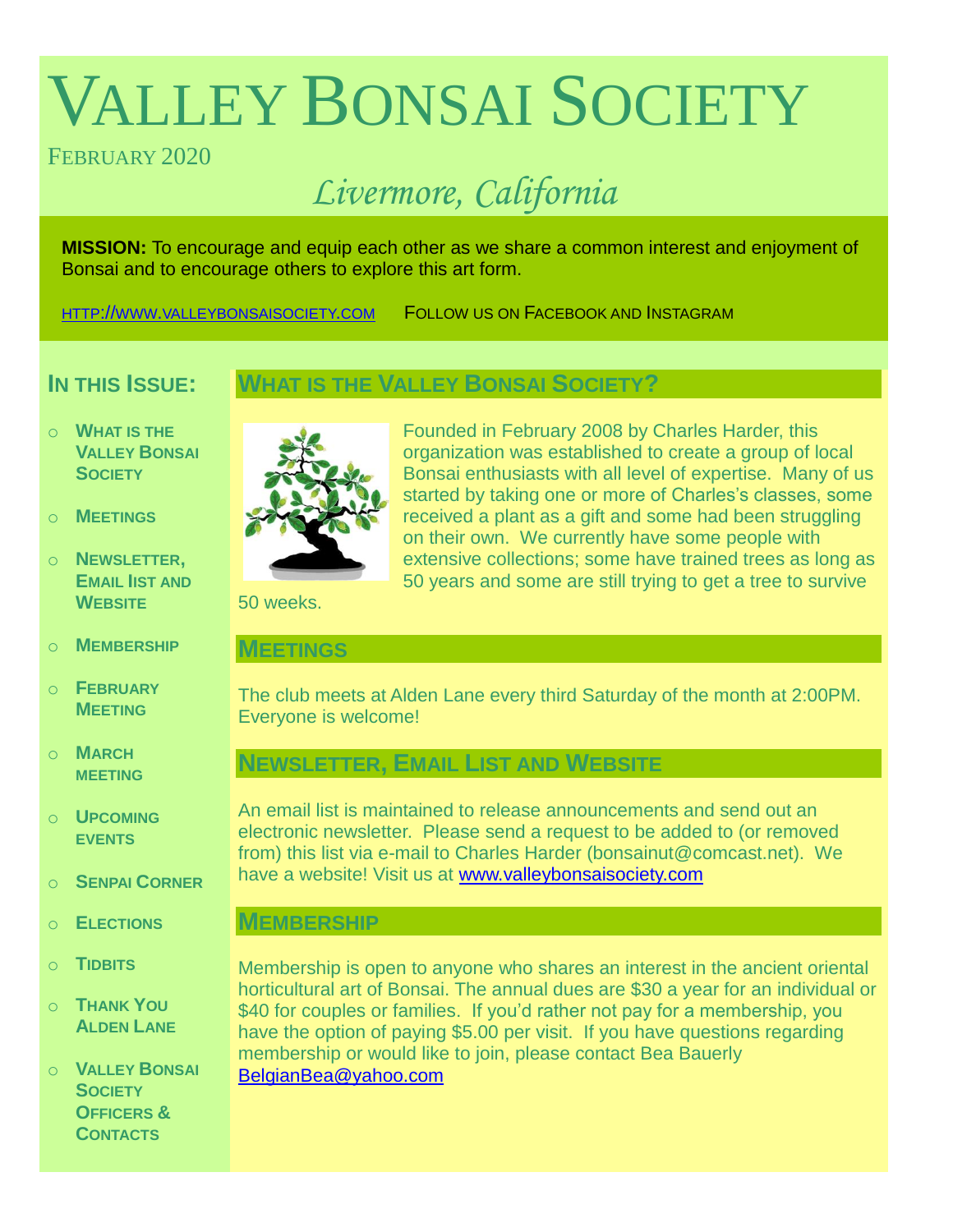# **FEBRUARY MEETING**

Our February meeting, was our annual soil meeting. We discussed the various components that make up bonsai soil and their purpose. If you were unable to attend, or did not purchase enough, I will bring more along at the next couple of meetings.



# **MARCH MEETING**

At our March meeting, I will demonstrate a root – in – rock technique. I will use a hollowed-out pumice stone and show you how to get all of those roots into that tiny hole at the top. Time permitting, I will incorporate that into a saikei.

# **UPCOMING EVENTS**

#### **March 28 – 29, 2020 San Jose, California**

**San Jose Betsuin Bonsai Club**: 49th Annual Spring Exhibit at the San Jose Buddhist Church Betsuin, 640 North Fifth Street. Hours are 11:00 AM – 5:00 PM Saturday and Noon – 4:00 PM Sunday. Demonstration at 1:00 PM, both days with guest demonstrator David Nguy on Saturday and a club member demonstration on Sunday. Club sales of plants and pots. Vendor sales include West America (June and David Nguy) and Bonsai Fusion. For further information, call Bob Shatsky (408) 353-3239 or Susan Yea (408) 464-7340.

#### **April 4 – 5, 2020 Sacramento, California**

**Bonsai Sekiyu Kai**: 43rd Annual Show will be held at the Sacramento Buddhist Church, 2401 Riverside Blvd. Hours are 10:00 AM – 4:00 PM with a demonstration at 2:00 PM each day by Yuzo Maruyama. Free Admission. Amenities include refreshments, light snacks, door prizes, raffles, and silent auction, as well as a member and vendor sale of plants and bonsai related items. Drop-in mini bonsai lessons will be held from 10:00 AM-12:00 PM for \$15. For more information, contact the Bonsai Sekiyu Kai at [bonsaisekiyu](mailto:bonsaisekiyukai@gmail.com)[kai@gmail.com.](mailto:bonsaisekiyukai@gmail.com)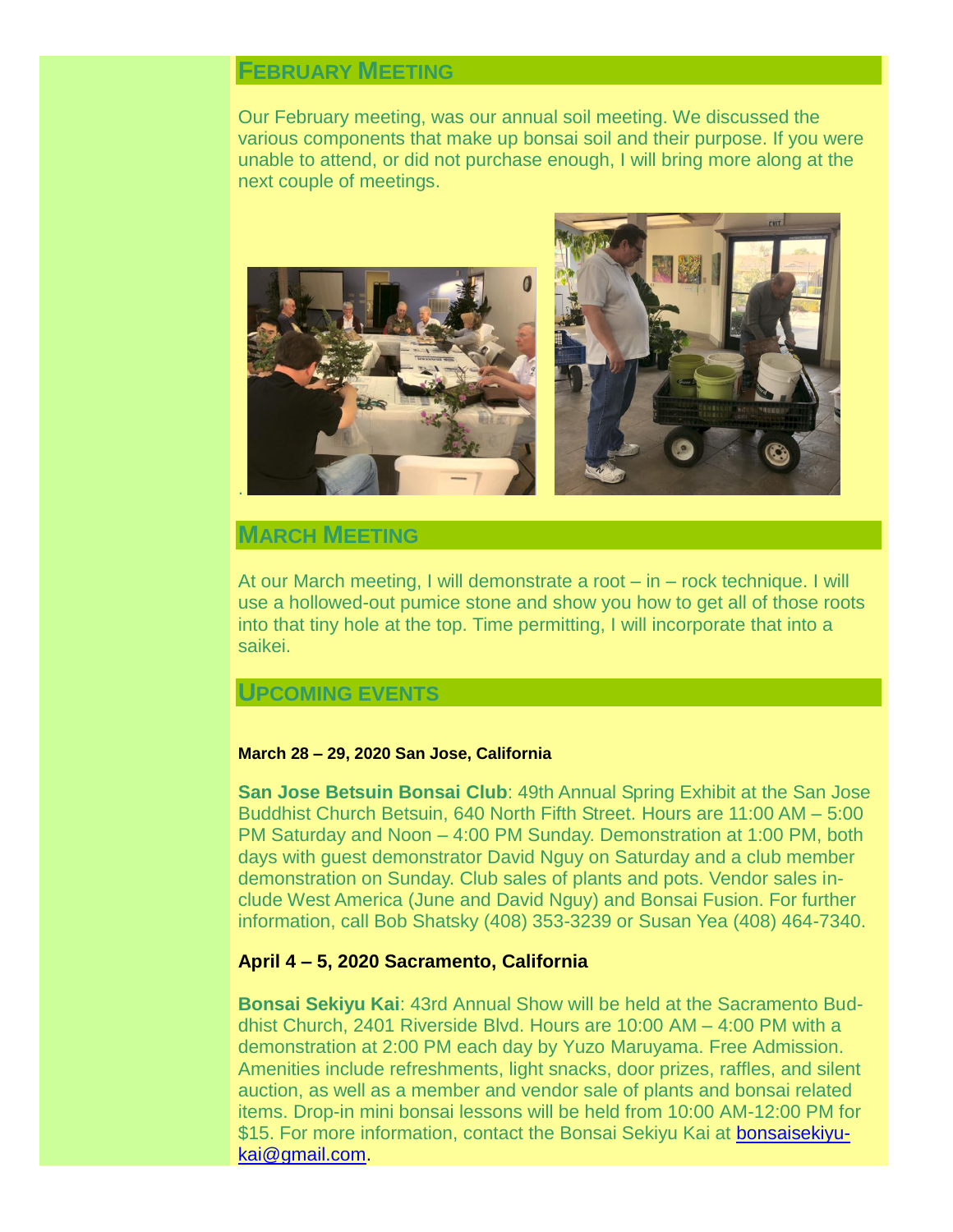#### **April 11 - 12, 2020 Sacramento, California**

**American Bonsai Association, Sacramento**: Annual Spring Show at the Shepard Garden and Arts Center in McKinley Park, 3330 McKinley Blvd. Show hours are Saturday,  $10:00$  AM  $-$  4:00 PM, and Sunday,  $10:00$  AM  $-$ 4:00 PM, with a demonstration by Dave De Groot at 1:30 PM, both days. Beginner workshop: Sunday morning from 10:00 AM – Noon. Large member sales and vendor areas, free admission and parking. Benefit drawings, both Saturday and Sunday, will include each day's demonstration tree and many bonsai and bonsai related items. For additional information visit our website: [http://www.abasbonsai.org](http://www.abasbonsai.org/) or contact Renee Seely, 916-929-2106 or email [breadcrust@comcast.net.](mailto:breadcrust@comcast.net)

#### **April 18, 2020 Modesto, California**

**Modesto Bonsai Club**: 38th Annual Spring Show at the Stanislaus County Harvest Hall, 3800 Cornucopia Way. Show hours are Saturday, 10:00 AM – 4:00 PM, with a demonstration at 1:00 PM by Sam Adina. Exhibits, sales, plants, pots, tools and more, multiple raffles. Free admission and parking. Benefit drawing Saturday, will include demonstration tree and many bonsai and bonsai related items. For additional information visit our Club Facebook Page [Modesto Bonsai Club,](https://www.facebook.com/Modesto-Bonsai-Club-421910751256491/) or contact our Club President Peter Camarena, 209-529-1759 or email [pete.camarena@sbcglobal.net.](mailto:pete.camarena@sbcglobal.net)

#### **April 18 - 19, 2020 Santa Cruz, California**

**Santa Cruz Bonsai Kai**: 31st Annual Bonsai Show at the Museum of Art & History, 705 Front Street. Show hours are from 10:00 AM – 5:00 PM with demonstrations at 11:00 AM and 2:00 PM. Saturday's demonstrators are Enrique Castano. at 11:00 AM and Gordon Deeg at 2:00 PM and Sunday's demonstrators are Enrique Castano at 11:00 AM and Scott Chadd at 2:00 PM. Demonstration trees and trees prepared by club members will be part of the raffle after each day's demonstration. Sales area will include quality vendor and member trees, pots, and other related bonsai items. Come and enjoy the Museum of Art & History, over 100 bonsai trees on display, and demonstrations on how to create bonsai from nursery stock. In addition, enjoy the Watsonville Taiko Drummers, a hang drum demonstration, and other Japanese cultural events in the recently revitalized Abbott Square next to the Museum. For this weekend only, admission price is \$5.00 for both the Museum and the Bonsai Show (Half off the normal Museum entrance fee). For more information, contact Sarah Tiller at [sarah.tiller@gmail.com](mailto:sarah.tiller@gmail.com) or Robert Potts at [cbobgo@gmail.com.](mailto:cbobgo@gmail.com)

#### **April 25 - 26, 2020 Palo Alto, California**

**Kusamura Bonsai Club**: 60th Annual Show, Lucie Stern Community Center, 1305 Middlefield Road, Palo Alto. Show hours are Saturday, Noon – 4 PM, Sunday 11 AM – 4 PM. Free admission. Bonsai trees, pots, and other bonsai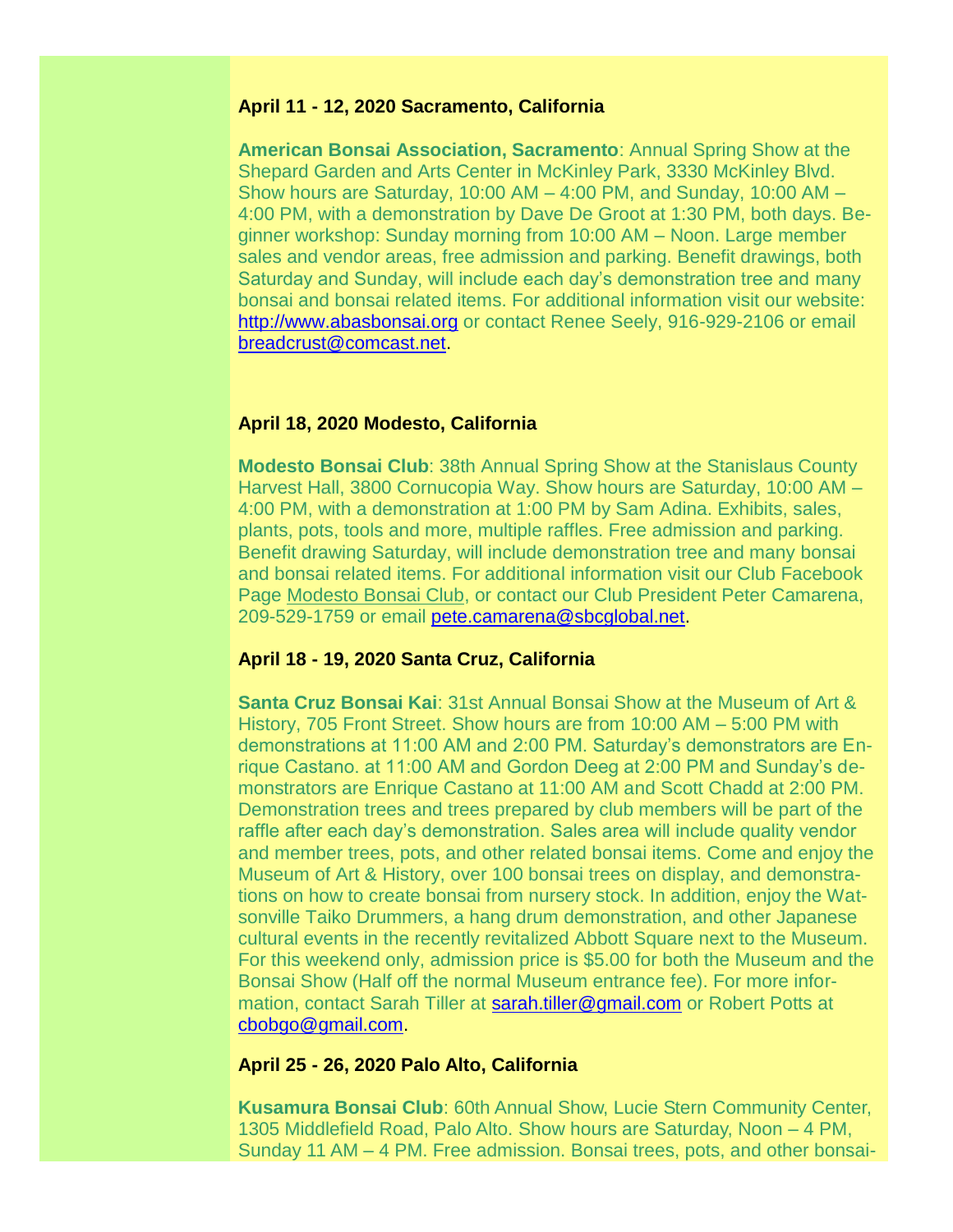related items will be for sale. Bring your tree to our Bonsai Clinic for advice on care and development. Tours of the show will be held starting at 1:30 PM, each day. For more information contact Charlene Fischer at [charlen](mailto:charlenerae@mac.com)[erae@mac.com](mailto:charlenerae@mac.com) or visit [www.kusamurabonsai.org.](http://www.kusamurabonsai.org/)

#### **SENPAI CORNER**

Spring has sprung! The grass has rizz! I wonder where all my flowers is? With the recent unseasonably warm weather, a lot of my trees are leafing out and blooming, which is wonderful. However, remember, that we are still technically in winter (Ends March 19<sup>th</sup> if you're wondering), so there may still be a freeze or heavy storm. Be prepared if the weather guessers start talking about the possibility. Also, if you have not yet started, now is the time to begin your fertilizing program. If you are using cake type or pellet type fertilizer, keep them close to the trunk. This will promote strong root growth near the trunk – increasing the nebari.

#### **ELECTIONS**

.

Positions on the Board are still available. Please contact Bea if you are interested.

#### **TIDBITS**

#### **How to water a Bonsai Properly.**

When growing and training a Bonsai of any type, one of the most important aspects to success is water. While you will find watering techniques do vary, most trees used for Bonsai have the same watering requirements. Just remember that the majority of Bonsai that die are due to improper watering. Therefore this is crucial to understand when growing Bonsai.

The general guideline is to water the soil when it becomes dry below the surface. Now, the important thing to remember is that sometimes, the soil can seem dry. Therefore, before you water your Bonsai, you should check the soil below the surface, which can be done by pushing your finger about an inch or so into the soil. That way, you can tell if there is still moisture. If the soil is still damp, then no watering is needed.

Another important thing about watering Bonsai trees is that the way in which the soil responds at the gardening center, nursery, or in the forest could be different from how the soil will respond where you live. Therefore, you also want to consider temperature and atmospheric changes. Even with change, Bonsai trees for the most part are resilient, meaning they will soon adjust to the new climate in one to three weeks.

It is common during this initial transition period to see a few of the tree's leaves turning yellow or falling off completely but again, this is considered normal. When checking the soil, follow the simple rule – if the soil is moist, then do not water but if the soil is dry, water. When you do water a Bonsai tree, you want to water it so the water runs out through the drain holes in the bottom of the container. What you want to avoid is allowing the plant to sit in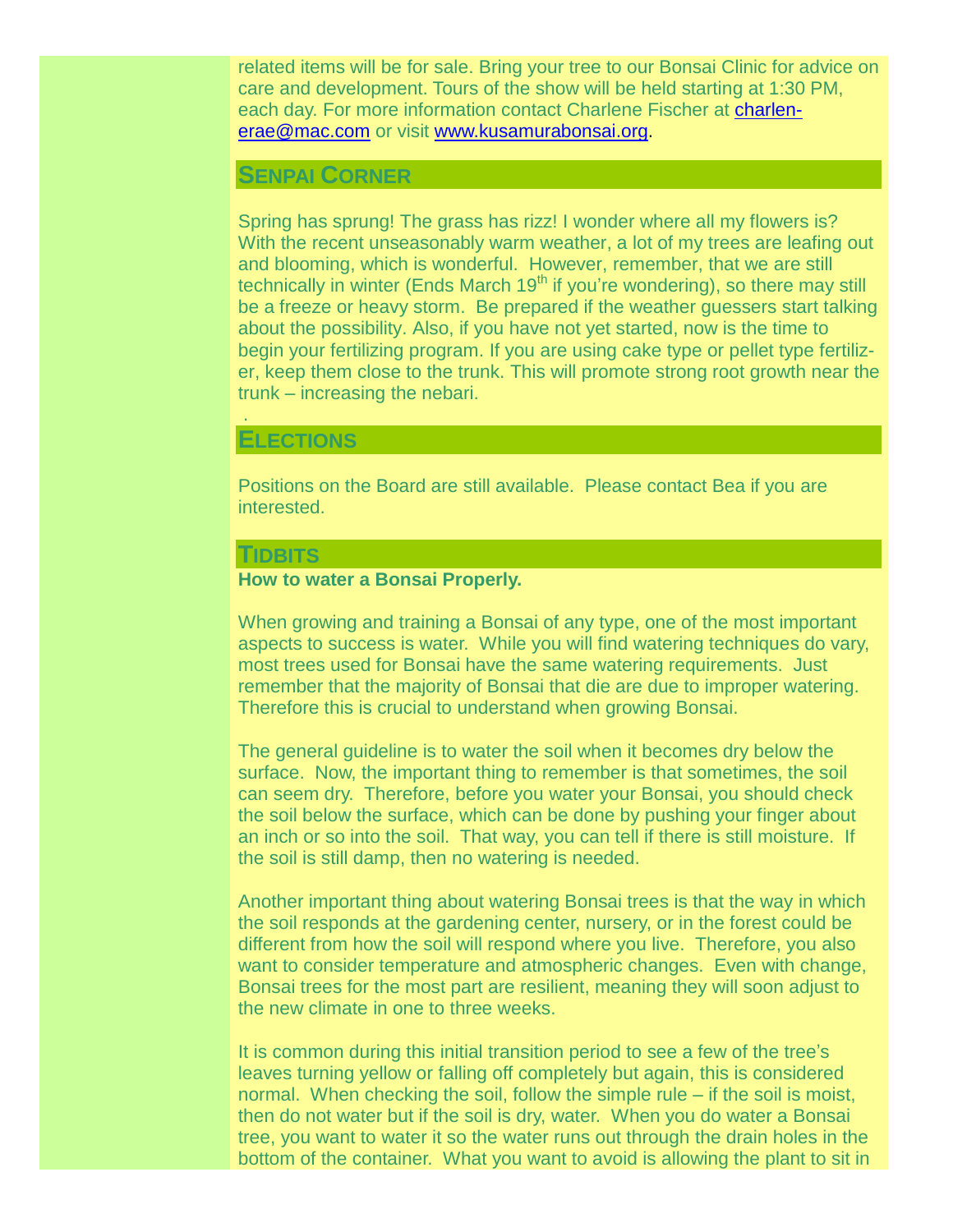water, which will lead to root rot, thus killing the three.

Typically, the soil of your Bonsai tree should only be checked every two weeks. From that, you could be able to see a pattern of how much water your particular tree needs, which will make accurate watering possible. Then, most Bonsai need more water or more frequent watering during the hot summer months and less during the colder winter months. Therefore, you would simply make the appropriate adjustments, which may require you checking the soil more often to determine a new pattern.

Then, if you keep your Bonsai tree outdoors, you would only water in the fall and winter months when temperatures are 45 degrees or more. Remember that just about every species of tree used for Bonsai growing needs moisture at the roots in order to survive.

For the plant to continue its life process, there needs to be moisture. If you find the leaves turning brown and drying up, this would be a sure sign that the tree is drying out. Finally, these are guidelines to follow so when you buy a particular species, it would be beneficial to do a little research or talk to a professional about any special watering needs for that tree.

"The above is a reprint of Bonsai Gardening Tips from Erick A. Olsen"

# **THANK YOU ALDEN LANE**



981 Alden Lane

Livermore, CA 94550 (925) 447-0280 [www.aldenlane.com](http://www.aldenlane.com/)

Thanks to Alden Lane for allowing us to meet for free at the nursery as we start up. Alden Lane Nursery has evergreen and blooming trained Bonsai specimens in many sizes for indoors and outdoor gardens. Stop in and let one of the Bonsai experts help you design your own Bonsai masterpiece from the selection of Bonsai pots and starter plants. They also carry Bonsai tools and enough useful Bonsai accessories to satisfy even the most dedicated bonsai tree hobbyist.

The nice thing about meeting at Alden Lane is that you have the opportunity to not only pick up bonsai stock and supplies but to shop under the oaks amongst one

of the most extensive offerings for your home and garden. Inspiration and beauty abounds where ever you look along with the friendly, knowledgeable staff of Alden Lane. Don't forget to say THANK YOU for the incredible support!

# **SOCIETY OFFICERS AND CONTACTS**

**Vice President Open Position**

**President** Charles Harder bonsainut@comcast.net